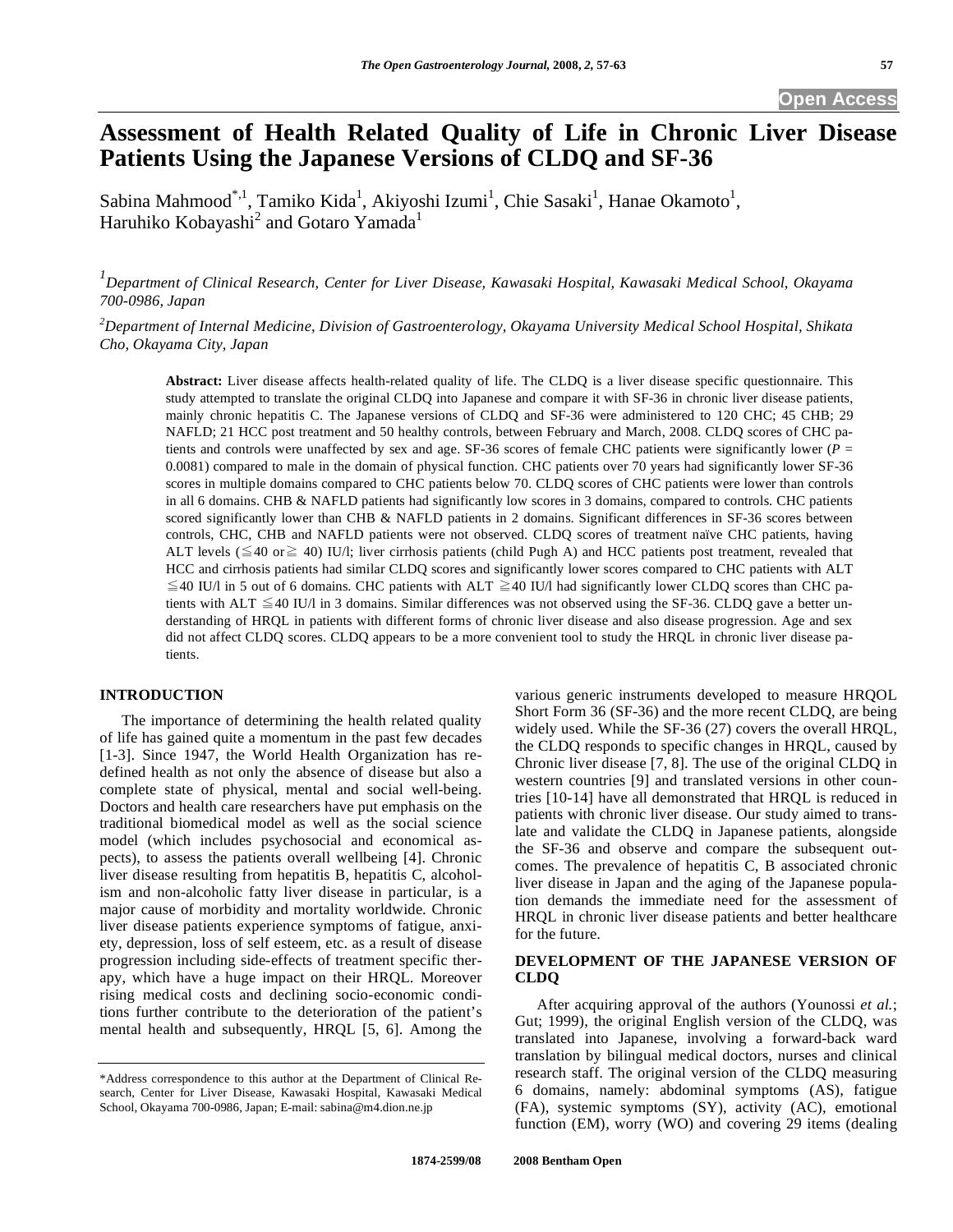with physical & psychological symptoms associated with liver disease), along with the rating scale of 1-7, (where 7 denotes the best possible), were left unaltered and translated into Japanese, with the intention of maintaining the original meaning as much as possible. The abbreviation "CLDQ" was maintained in the Japanese translation for the purpose of international communication. The final translation was revised in a way understandable by any lay man, with relevance to chronic liver disease.

#### **PATIENTS & METHODS**

 The study was conducted at the outpatient clinic of Kawasaki Hospital, Okayama, Japan, between February and March, 2008. One hundred and twenty HCV associated Chronic liver disease patients including (70 Chronic hepatitis C patients; 29 Liver cirrhosis patients; and 21 HCC patients), 45 HBV associated patients (35 CHB patients; 5 liver cirrhosis patients and 5 HCC patients), 28 CHC patients who were sustained viral responders (SVR) to IFN therapy and 29 patients with non-alcoholic fatty liver disease (NAFLD), were asked to take part in the survey and answer the Japanese version of the CLDQ and SF-36. A total of 50 healthy controls (hospital staff) were chosen, including 10 people each, in their 20's, 30's, 40's, 50's and 60's, respectively to fill in the same questionnaire. All patients and controls taking part in the study gave their informed consent following a description of the protocol and outcomes.

 The first step in data analysis was to derive the average of the total 29 items, which was considered the total CLDQ score for this particular group of patients. Next, the average score of the 6 QOL domains was also taken. Then, the control groups CLDQ score was compared with CLDQ scores of CHC patients, with respect to age and sex. Next, the control groups CLDQ score was compared to CLDQ scores of CHC, CHB and NAFLD patients. To find the effect of disease progression on the HRQL of the present patient population, CLDQ scores of untreated CHC patients with average ALT levels below and above 40 IU/L and liver cirrhosis patients with Child Pugh score A and HCC patients undergoing treatment, were compared. Finally, CLDQ scores of CHC patients who achieved SVR after IFN therapy were compared to IFN untreated CHC patients without IFN therapy and to healthy controls. The same method was applied for the SF-36. In all, patients took about an average of 5 minutes to complete the CLDQ and an average of 10 minutes to complete the SF-36.

#### **STATISTICAL ANALYSIS**

 All data were analyzed using the SAS statistical software, JMP version 1 for windows. Standard statistical tests performed included students *t* test and the Wilcoxon test.

### **RESULTS**

 Table **1** compares the CLDQ and SF-36 scores of patients based on sex. No significant differences were observed among CLDQ scores based on sex. SF-36 scores in females were significantly lower than males in the domain of physical function (PF\_N;  $P = 0.0081$ ). Table 2 compares CLDQ and SF-36 scores of patients above and below 70 years of age. There was no significant difference in CLDQ scores with respect to age. SF-36 scores in 4 domains of patients over 70 years, were significantly lower than patients below 70 (PF\_N; *P* = 0.0029), (Role physical; RP\_N; *P* = 0.0033), (Bodily pain; BP\_N;  $P = 0.018$ ) and (General health; GH\_N;  $P = 0.0033$ ). Figs. (**1a**) and (**1b**) compare the CLDQ and SF-36 scores of healthy controls with CHC, CHB and NAFLD patients. CLDQ scores of CHC patients were lower than controls in all 6 domains, while CHB & NAFLD patients had significantly low scores in 3 domains (SS; AC and WO), compared to controls. CHC patients scored significantly

**Table 1. Comparison of CLDQ & SF-36 Scores of Chronic Hepatitis C Patients Based on Sex** 

|                      |                           | Female          | Male            | <b>P-Value</b> |
|----------------------|---------------------------|-----------------|-----------------|----------------|
| <b>CLDQ Domains</b>  | <b>Total CLDQ Score</b>   | $5.1 \pm 1.2$   | $5.3 \pm 1.0$   | $_{\rm NS}$    |
|                      | <b>Abdominal Symptoms</b> | $5.8 \pm 1.3$   | $6.0 \pm 1.2$   | <b>NS</b>      |
|                      | Fatigue                   | $4.4 \pm 1.5$   | $4.6 \pm 1.4$   | <b>NS</b>      |
|                      | Systemic Symptoms         | $5.3 \pm 1.2$   | $5.5 \pm 0.9$   | <b>NS</b>      |
|                      | Activity                  | $5.4 \pm 1.3$   | $5.8 \pm 1.1$   | <b>NS</b>      |
|                      | <b>Emotional Function</b> | $5.0 \pm 1.5$   | $5.2 \pm 1.3$   | <b>NS</b>      |
|                      | Worry                     | $5.1 \pm 1.6$   | $5.2 \pm 1.4$   | <b>NS</b>      |
| <b>SF-36 Domains</b> | Physical function         | $39.7 \pm 16.4$ | $49.2 \pm 11.7$ | 0.0081         |
|                      | Role Physical             | $42.3 \pm 15.3$ | $49.4 \pm 8.3$  | <b>NS</b>      |
|                      | Bodily pain               | $50.2 \pm 11.6$ | $54.5 \pm 8.6$  | <b>NS</b>      |
|                      | General Health            | $42.6 \pm 9.9$  | $43.5 \pm 11.8$ | <b>NS</b>      |
|                      | Vitality                  | $49.4 \pm 11.8$ | $51.8 \pm 10.7$ | <b>NS</b>      |
|                      | Social Function           | $48.7 \pm 11.8$ | $48.6 \pm 11.6$ | <b>NS</b>      |
|                      | Role Emotion              | $42.8 \pm 15.4$ | $48.4 \pm 12.8$ | <b>NS</b>      |
|                      | Mental Health             | $50.9 \pm 10.1$ | $52.5 \pm 9.8$  | <b>NS</b>      |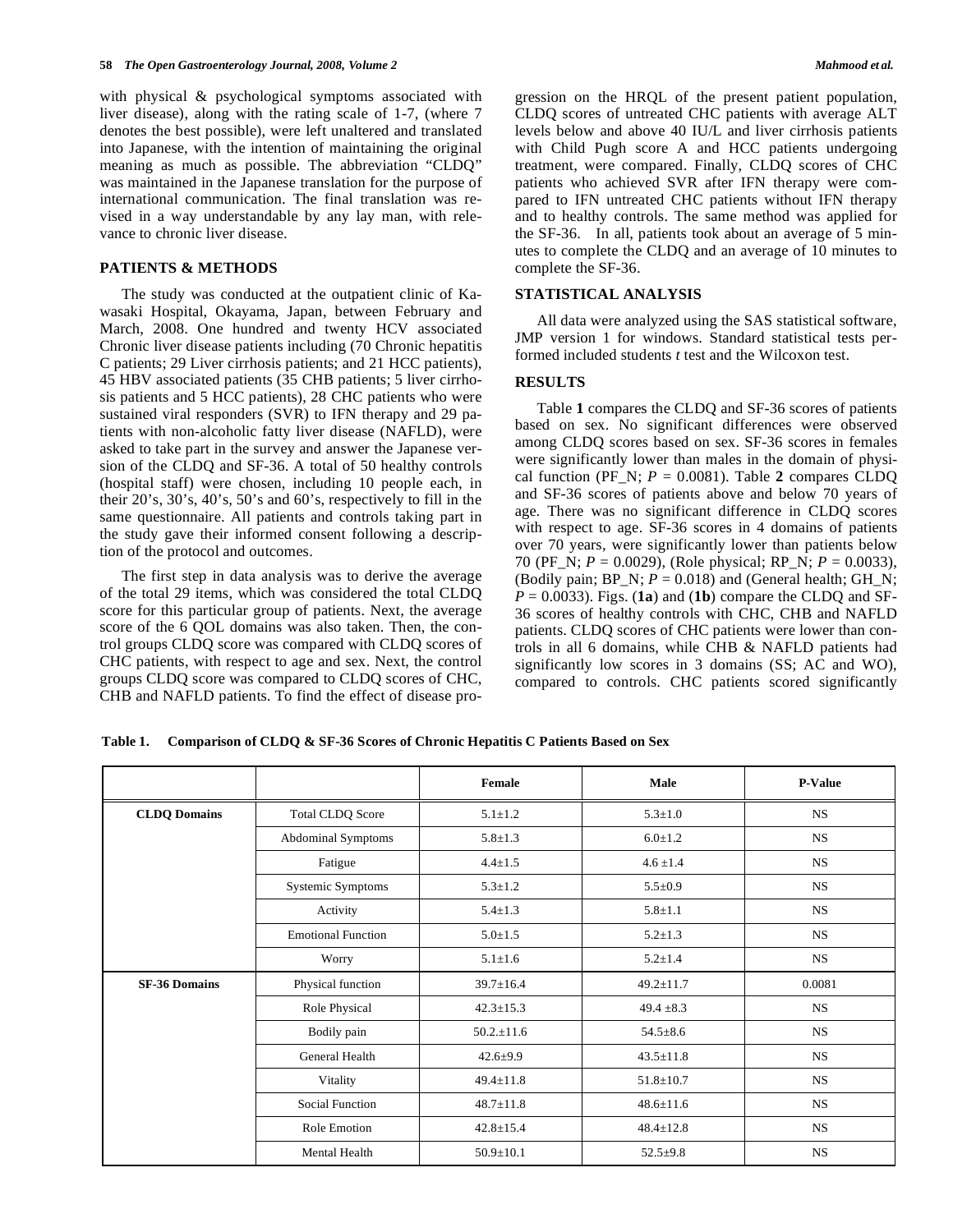|                      |                           | $< 70$ yrs      | > 70            | <b>P-Value</b> |
|----------------------|---------------------------|-----------------|-----------------|----------------|
| <b>CLDQ Domains</b>  | <b>Total CLDQ Score</b>   | $5.3 \pm 1.2$   | $5.0 \pm 1.0$   | <b>NS</b>      |
|                      | <b>Abdominal Symptoms</b> | $5.9 \pm 1.4$   | $5.9 \pm 1.1$   | NS             |
|                      | Fatigue                   | $4.6 \pm 1.5$   | $4.3 \pm 1.3$   | NS             |
|                      | Systemic Symptoms         | $5.5 \pm 1.1$   | $5.3 \pm 1.1$   | <b>NS</b>      |
|                      | Activity                  | $5.8 \pm 1.2$   | $5.2 \pm 1.2$   | <b>NS</b>      |
|                      | <b>Emotional Function</b> | $5.3 \pm 1.4$   | $4.9 \pm 1.4$   | NS             |
|                      | Worry                     | $5.1 \pm 1.6$   | $5.2 \pm 1.5$   | NS             |
| <b>SF-36 Domains</b> | Physical function         | $47.7 \pm 13.5$ | $38.2 \pm 16.1$ | 0.0029         |
|                      | Role Physical             | $48.4 \pm 12.3$ | $41.3 \pm 14.2$ | 0.0033         |
|                      | Bodily pain               | $54.7 + 9.4$    | $48.8 \pm 11.3$ | 0.0185         |
|                      | General Health            | $44.3 \pm 11.8$ | $41.6 \pm 9.2$  | 0.0033         |
|                      | Vitality                  | $51.8 \pm 12.7$ | $48.8 \pm 9.9$  | <b>NS</b>      |
|                      | Social Function           | $50.7 + 9.8$    | $46.8 \pm 12.9$ | <b>NS</b>      |
|                      | Role Emotion              | $48.7 \pm 13.1$ | $41.1 \pm 15.3$ | 0.0123         |
|                      | Mental Health             | $52.8 \pm 11$   | $50.2 \pm 8.9$  | <b>NS</b>      |

**Table 2. Comparison of CLDQ & SF-36 Scores of Chronic Hepatitis C Patients Based on Age** 

lower than CHB & NAFLD patients in 2 domains (SS and AC) and (SS and WO). In SF-36, CHC patients had lower scores compared to controls and NAFLD in 4 domains; (PF\_N; RP\_N; BP\_N; GH\_N; *P* < 0.05) and (PF\_N; RP\_N; Social functioning: SF\_N; Role emotional: RE\_N; *P* < 0.05) respectively and lower scores compared to CHB in 6 domains (PF\_N; RP\_N; BP\_N; GH\_N; SF\_N; RE\_N; *P* < 0.05). Differences in SF-36 scores of CHB and controls was significant in only one domain (GH\_N;  $P < 0.05$ ) while NALFD scores were significantly lower than controls in 4 domains (PF\_N; GH\_N; SF\_N; RE\_N; *P* < 0.05). To assess the effect of disease progression on the HRQL of patients, CLDQ and SF-36 scores of 71 untreated HCV associated chronic liver disease patients divided into 3 groups (CHC, ALT 40 IU/l: n= 37; ALT 40 IU/l, n= 18; cirrhosis Child Pugh A: n= 16) and 21 treated HCC patients, were compared to that of 50 healthy controls (Figs. **2a** and **2b**). The treated HCC group and cirrhosis group had almost similar CLDQ scores. Both HCC and cirrhosis patients had significantly lower scores compared to CHC patients with ALT 40 IU/l in 5 out of 6 domains (FA, SS, AC, EF and WO). CHC patients with ALT 40 IU/l had a significantly lower CLDQ score than CHC patients with ALT 40 IU/l, in 3 domains (SS, AC and WO). In SF-36, though significant differences were observed



**Fig. (1a).** Comparison of CLDQ scores of Controls with CHC, CHB & NAFLD patients.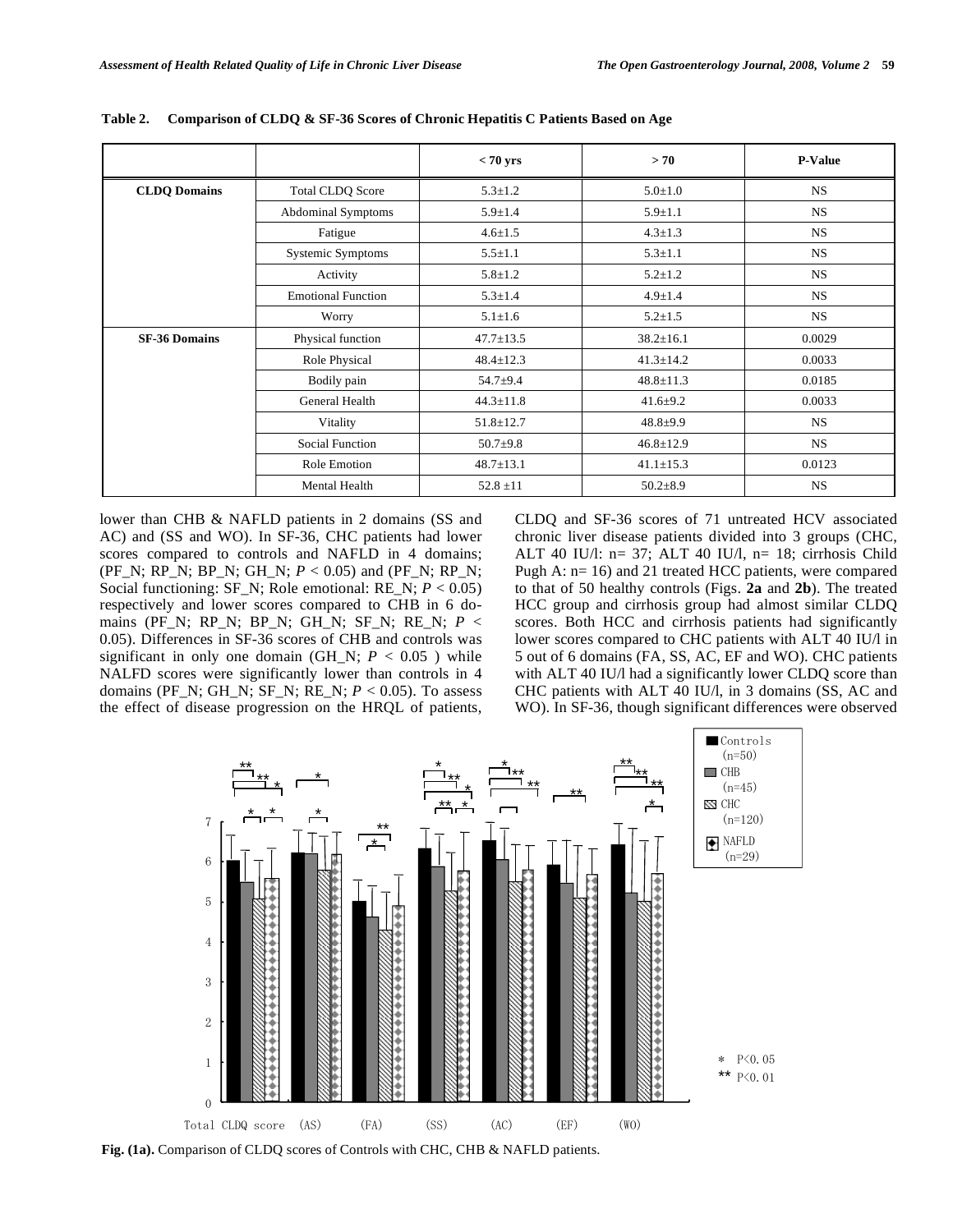

**Fig. (1b).** Comparison of SF-36 scores of Controls with CHC, CHB & NAFLD patients.



Fig. (2a). Comparison of CLDQ scores of controls with CHC patients having ALT  $\leq$ 40 IU/l;  $\geq$ 40 IU/l; LC patients with Child Pugh Stage A and HCC patients.

in all domains with respect to various chronic liver disease, the presence of larger standard deviations in each group, led to confusion and unexplainable data scores. In addition, total CLDQ scores of patients who became SVR to IFN therapy were significantly higher than untreated patients and similar to scores of healthy controls (data not shown). No such observation was made with respect to SF-35 scores of SVR patients.

#### **DISCUSSION**

 Chronic liver disease due to viral causes is very common worldwide and about 3 million Japanese are persistently infected with HCV and HBV [15]. Primary liver cancer, 95% of which is HCC, has ranked third in men and fifth in women as a cause of death from malignant neoplasm in Japan [16]. Therefore extensive methods are being sought to prevent or treat liver disease. Hepatitis C virus infects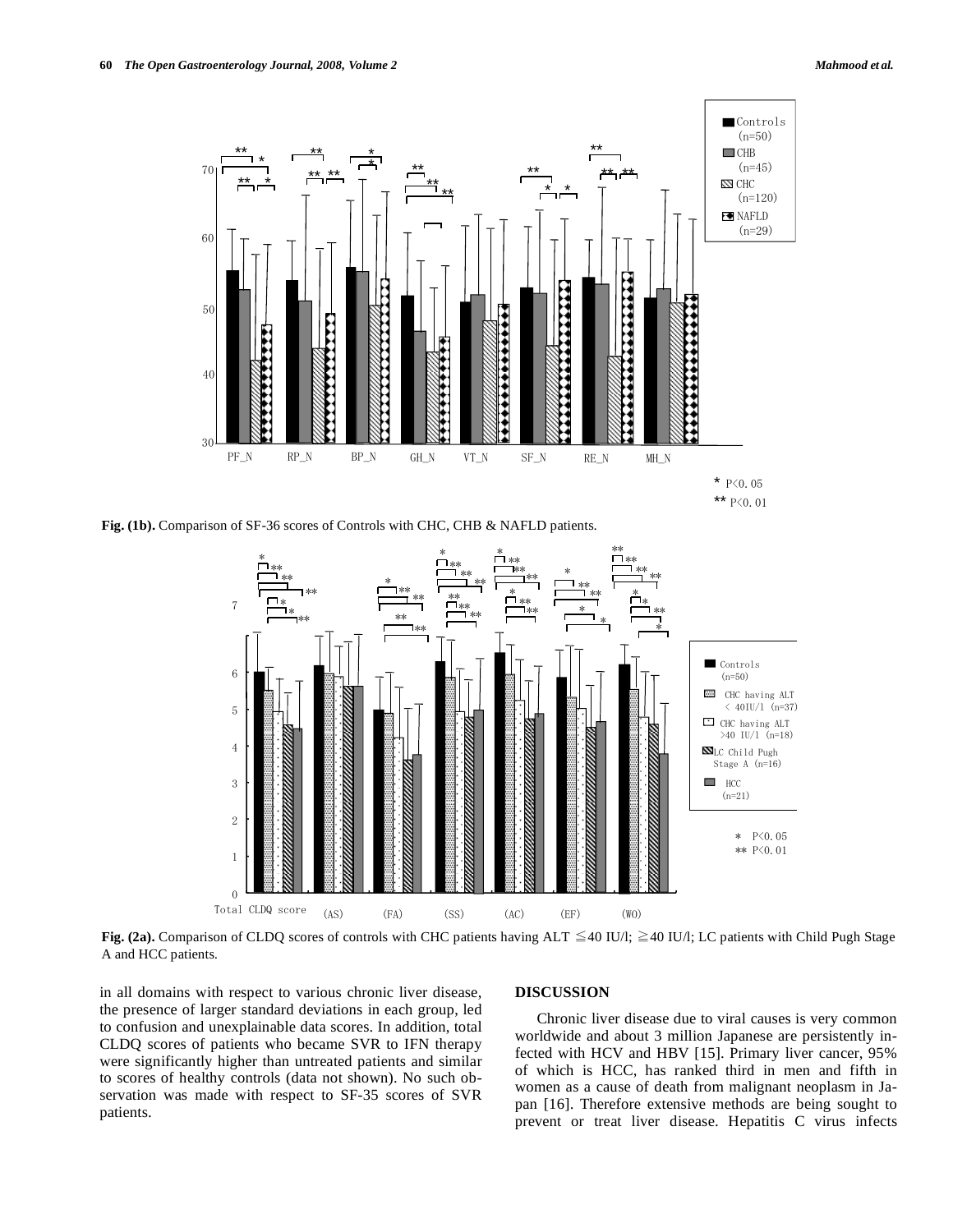

**Fig. (2b).** Comparison of SF-36 scores of controls with CHC patients having ALT  $\leq$ 40 IU/l;  $\geq$ 40 IU/l; LC patients with Child Pugh Stage A and HCC patients.

approximately 170 million people worldwide including 2 million in Japan [17]. About 70-80% of all chronic hepatitis is caused by HCV and about 10-20% is caused by Hepatitis B virus. To prevent the development of liver cirrhosis and liver cancer from chronic HCV and HBV infection, long term treatment regimes are being considered. Particularly in HCC patients, local treatment interventions such as RFA [18], or vascular treatment interventions such as TAE, TACE [19] are being widely used, in conjunction with IFN therapy and chemotherapy [20, 21]. As the silvering of Japan continues to increase, the number of chronic liver disease patients over the age of 60 is also rapidly increasing. At present, a large number of chronic liver disease patients are receiving treatment in the outpatient clinic, while continuing with their everyday lives. Indeed long term IFN therapy in elderly chronic liver disease patients [22-25] achieves satisfactory viral response, lowers levels of tumor markers and reduces tumor size, but also includes side effects of ongoing therapy, which greatly affect the patients HRQL [26]. Until now HRQL questionnaires such as SF-36 has been used effectively to assess HRQL in patients undergoing IFN therapy [27]. The authors have also used SF-36 in CHC patients undergoing Peg-IFN therapy to assess HRQL and found that the increasing age of patients had an overall affect on the patients HRQL [28, 29]. Using the SF-36, age & sex both seemed to play a major role in QOL of patients. However in this study, the authors did not find a significant difference in the CLDQ scores of chronic liver disease patients & healthy controls, with respect to age (below & above 70 years of age) and sex. Younossi *et al.* [9] reported that with increasing age the AC score in the CLDQ drops. The authors had a similar observation in the present group of patients. When the patient's age crosses 70, the AC score reduces. Younossi *et al.* [9] have also mentioned that disease progression seems to be more related to decreasing QOL scores rather than age. The authors also had similar observations. Since the probability of cirrhosis increases after the age of 70, not only age

but other important factors too seem to affect the patients QOL. In controls, the CLDQ score of the "FA" was comparatively low compared to the scores of the other 5 domains. This could account for some CLDQ questions being more generalized and not specific for only liver disease patients, such as (tiredness, day long wellbeing, irritability). In CHC patients, compared to patients with other forms of liver disease, symptoms of depression, contribute mainly to the decrease in QOL scores [30]. When compared to HBV and NAFLD patients, CLDQ scores of CHC patients were found to be low in multiple domains and scores of HBV and NAFLD patients appeared similar which is a little different from the data reported by Dan *et al.* [31]. In chronic liver disease patients, unless liver disease progresses rapidly, there are hardly any specific symptoms. For which many chronic liver disease patients continue to lead normal lives without any knowledge of their ongoing disease. By the time they start feeling the symptoms and their HRQL has been greatly affected, the disease has already reached an advanced stage. In the present CHC patient population, similar to the observations of Younossi *et al.* [9], there was a significant decrease in CLDQ scores with the progression of the ongoing disease. In HBV and NALFD patients, due to the small patient population compared to CHC, a solid relationship between disease progression and decrease in QOL could not be clearly observed. Therefore, it is necessary to observe this effect in a bigger population. Moreover, as all patients included in this study were chosen from the out-patient clinic, only the QOL status of cirrhosis patients with Child Pugh score A and HCC patients undergoing treatment, could be observed. Future studies including patients with cirrhosis of Child Pugh stage B and C and their QOL scores according to their disease stage, need observation. Regarding CLDQ scores of CHC patients who have achieved SVR following IFN therapy, compared to the untreated group, the CLDQ scores in all domains was higher and almost similar to those of healthy controls. Particularly, in the domain of WO, the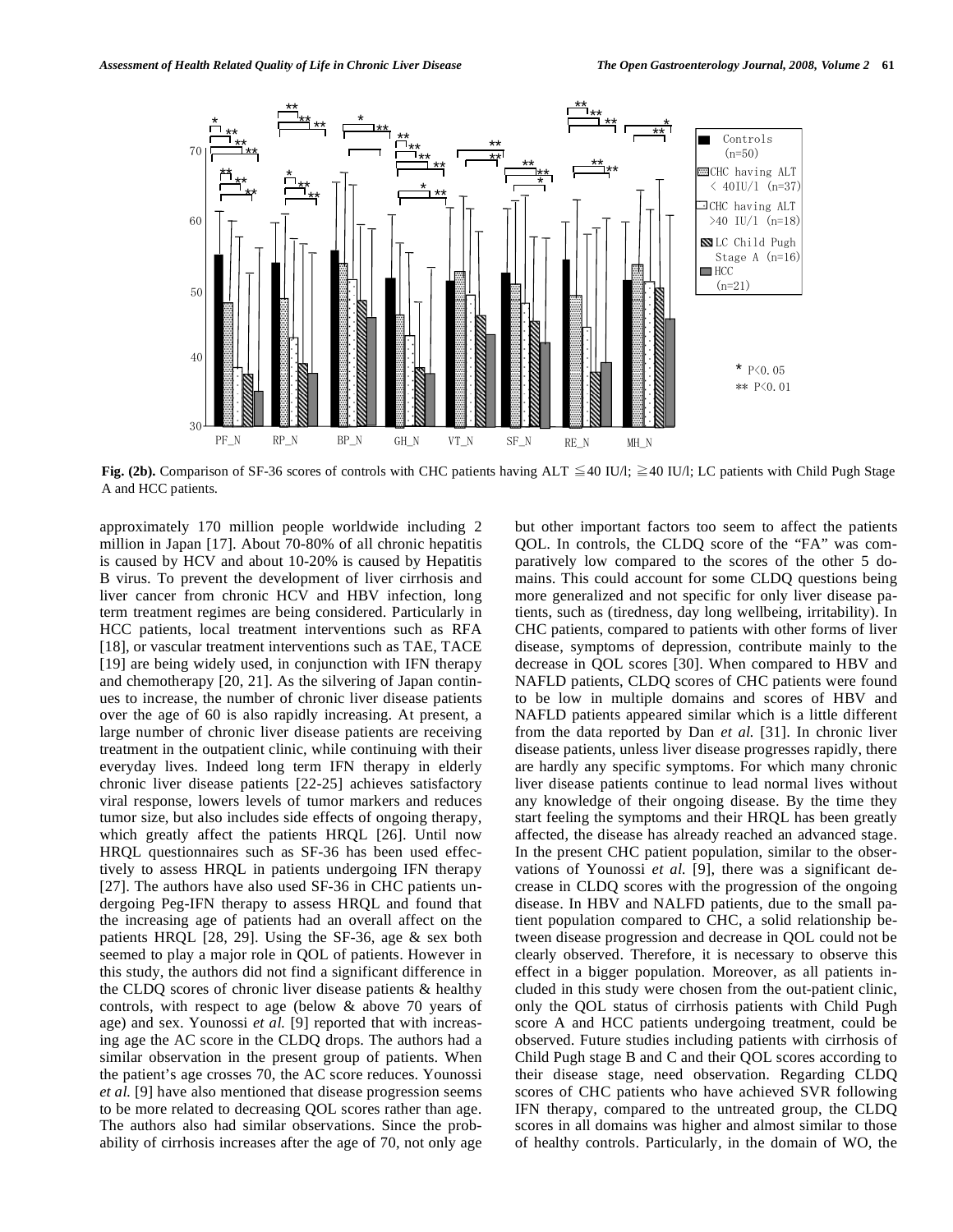IFN treated group scored significantly higher compared to untreated patients. The CLDQ initiated in projecting the fact that, achieving SVR relieved the patients of disease worry, thus indicating the importance of IFN therapy in CHC patients. IFN therapy till date is the best antiviral therapy available. Newer, more effective forms of IFN (Peg IFN) alone or in combination with newer anti-viral drugs (Ribavirin), have been able to achieve sustained viral response in about 50% of chronic liver disease patients. However, side effects of such therapy sometimes have a great impact on the patients well-being and sometimes therapy is stopped mid-way, before achieving the targeted viral response. Particularly in the present group of patients, as the average age of patients is very high, the strong side effects of Peg IFN and Ribavirin combination therapy, impacts greatly on the patients HRQL. Therefore with the aid of SF-36 and the CLDQ, if the patients HRQL during therapy can be monitored and attended to, perhaps the cessation of therapy mid way can be lessened to some extent. While administering the SF-36 to chronic liver disease patients it was observed that patients had difficulty in answering questions related to disease progression, as the SF-36 is not disease specific. The use of CLDQ enabled patients to answer liver disease specific questions. However, even while administering the translated version of the CLDQ into Japanese patients, based on the present Japanese social and medical system, questions related to liver transplant (Q 29) or personal questions related to family, were difficult to answer. This being our first attempt at using the CLDQ, we kept the original meaning of the questions intact, though some questions may have been difficult to understand or answer to, from a Japanese perspective. The authors feel, in the future, with the permission of the original authors of the CLDQ, some questions need modification or alternate interpretation to fit the Japanese perspective and easy to understand and answer, by Japanese patients or be omitted as they may not be applicable for the majority of Japanese patients with chronic liver disease.

 Thus the original CLDQ was translated into Japanese for the first time and applied different forms of chronic liver disease and compared with the widely used SF-36. Since sex and age over 70 years affected SF-36 scores, it was difficult to conclude from the SF-36 survey alone how much liver disease itself plays a role in lowering HRQL, as aging itself affects HRQL. Clear cut differences among CLDQ scores was observed between patients with CHB, NAFLD and CHC. This is very important in understanding how the CLDQ can differentiate liver diseases of separate origin, such as CHB, NAFLD and CHC. The difference in CLDQ scores among CHC patients in various stages of liver disease enables us to understand how liver disease progression affects the patients HRQL. Further studies using the CLDQ in other liver disease patients need to be carried out to better understand the impact of liver disease on the patients HRQL and improve the patients QOL. Compared to the SF-36, the CLDQ seems to be more disease specified for better understanding HRQL of chronic liver disease patients and should be used in conjunction with SF-36.

### **ABBREVIATIONS**

| Alanine aminotransferase<br><b>ALT</b> |
|----------------------------------------|
|                                        |

 $CHB =$  Chronic hepatitis B

| CHC          |     | Chronic hepatitis C                 |
|--------------|-----|-------------------------------------|
| CLDO         | $=$ | Chronic liver disease questionnaire |
| <b>HCC</b>   | $=$ | Hepatocellular carcinoma            |
| <b>NAFLD</b> | $=$ | Non alcoholic fatty liver disease   |
| <b>HCV</b>   | $=$ | Hepatitis C virus                   |
| <b>HRQL</b>  | $=$ | Health related quality of life      |
| <b>IFN</b>   | $=$ | Interferon                          |
|              |     |                                     |
| Peg-IFN      | $=$ | Pegylated interferon                |
| OOL          | $=$ | Quality of life                     |
| SF-36        | $=$ | Short form 36                       |
| SVR.         | $=$ | Sustained viral responder           |
| <b>RFA</b>   | $=$ | Radio frequency ablation            |
| TACE         | $=$ | Trans arterial chemoembolization    |

## **ACKNOWLEDGEMENT**

 The authors would like to express their gratitude to Dr. Zobair Younossi & his group for giving permission to translate the original CLDQ into Japanese and use it in Japanese patients.

#### **REFERENCES**

- [1] Bergner M. Quality of life, heath status and clinical research. Med Care 1989; 27 (Suppl 3): S148-S156.
- [2] Testa M, Simonson D. Assessment of quality of life outcomes. N Engl J Med 1996; 334: 835-40.
- [3] Wilson I, Cleary P. Linking clinical variables with health –related quality of life. JAMA 1995; 273: 59-65.
- [4] Younossi ZM, Guyatt G. Quality-of-Life assessments and chronic liver disease. Am J Gastroenterol 1998; 93: 1037-41.
- [5] Everhart J. Digestive Diseases in the United States: Epidemiology and impact, NIH Publication 1994; 94: 1447.
- [6] Schiff E, Sorrell M, Maddrey W. Diseases of the liver,  $8<sup>th</sup>$  ed. Philadelphia: Lippincott Williams & Wilkins; 1999.
- [7] Ware JE Jr. The SF-36 health survey. In: Spilker B, Ed. Quality of Life and Pharmacoeconomics in Clinical Trials.  $2<sup>nd</sup>$  ed. Philadelphia PA: Lippincott-Raven Press 1996; 337-45.
- [8] Younossi ZM, Guyatt G, Kiwi M, *et al*. Development of a disease specific questionnaire to measure health related quality of life in patients with chronic liver disease. Gut 1999; 45: 295-300.
- [9] Younossi ZM, Boparai N, Price LL, *et al*. Health-related quality of life in chronic liver disease: The impact of type and severity of disease. Am J Gastroenterol 2001; 96: 2199-05.
- [10] Hauser W, Schnur M, Steder-Neukamm Ulf, *et al*. Validation of the German version of the chronic liver disease questionnaire. Eur J Gastroenterol Hepatol 2004; 16: 599-06.
- [11] Sobonslidsuk A, Silpakit C, Kongsakon R, *et al*. Chronic liver disease questionnaire: Translation and validation in Thais. World J Gastroenterol 2004; 13: 1954-57.
- [12] Rucci P, Tliani G, Cirrincione L, *et al*. Validity and reliability of the Italian version of the Chronic Liver Disease Questionnaire (CLDQ-I) for the assessment of health-related quality of life. Dig LD 2005; 37: 850-60.
- [13] Ferrer M, Cordoba J, Garin O, *et al*. Validity of the spanish version f the Chronic Liver Disease Questionnaire (CLDQ) as a stander outcome for quality of life assessment. Liver Transplant 2006; 12: 95-104.
- [14] Bao ZJ, Qiu DK, Ma X, *et al*. Assessment of health-related quality of life in Chinese patients with minimal hepatic encephalopathy. World J Gastroenterol 2007; 13: 3003-08.
- [15] Narai R, Oyama T, Ogawa M, *et al*. HBC-and HCV- infected workers in the Japanese workplace. J Occup Health 2007; 49: 9-16.
- [16] Umemura T, Kiyosawa K. Epidemiology of hepatocellular carcinoma in Japan. Hepatol Res 2007; 37 (Suppl 2): S95-S100.